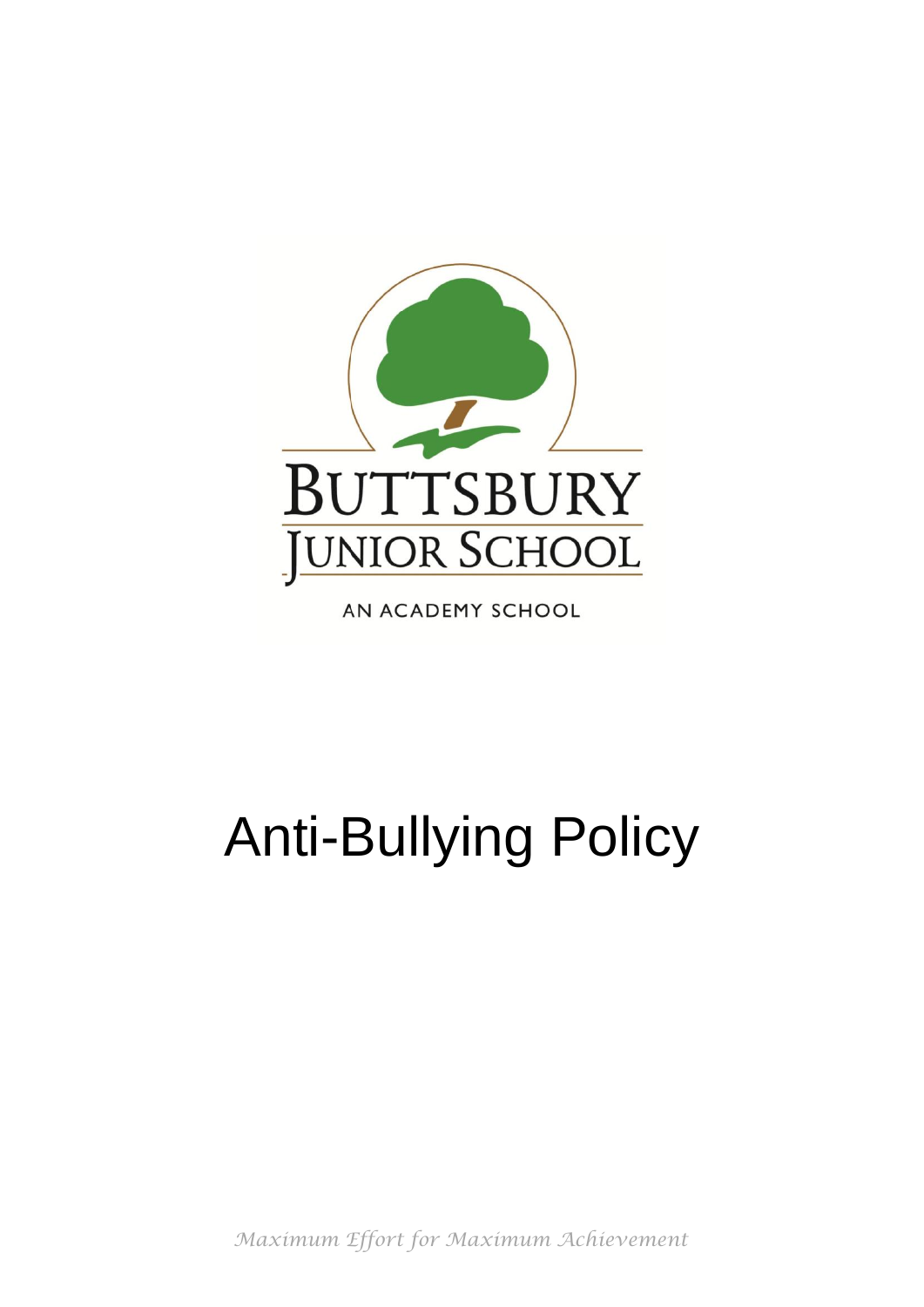

## **Anti-bullying Policy**

#### **1 Introduction**

**1.1** Bullying is sustained action taken by one or more children with the deliberate intention of hurting another child, either physically or emotionally. This could also include comments made via text or on social networking sites i.e. cyber bullying. It is distinct from disagreements between two children when both children have been equally at fault.

#### **2 Aims and Objectives**

- **2.1** Bullying is wrong and damages individual children. We therefore do all we can to prevent it, by developing a school ethos in which bullying is regarded as unacceptable.
- **2.2** We aim, as a school, to produce a safe and secure environment where all can learn without anxiety.
- **2.3** This policy aims to produce a consistent school response to any bullying incidents that may occur.
- **2.4** We aim to make all those connected with the school aware of our opposition to bullying, and we make clear each person's responsibilities with regard to the eradication of bullying in our school.

#### **3 The Role of Trustees**

- **3.1** The Trust Board supports the headteacher in all attempts to eliminate bullying from our school. This policy statement makes it very clear that the Trust Board does not allow bullying to take place in our school, and that any incidents of bullying that do occur are taken very seriously and dealt with appropriately.
- **3.2** The Trust Board monitors the incidents of bullying that occur, and reviews the effectiveness of the school policy regularly. The trustees require the headteacher to keep accurate records of all incidents of bullying and to report to the trustees on request about the effectiveness of school anti-bullying strategies.
- **3.3** The Trust Board responds within ten days to any request from a parent to investigate incidents of bullying. In all cases, the Trust Board notifies the headteacher and asks him/her to conduct an investigation into the case and to report back to a representative of the Trust Board.

### **4 The Role of the Headteacher**

- **4.1** It is the responsibility of the headteacher to implement the school anti-bullying strategy and to ensure that all staff (both teaching and non-teaching) are aware of the school policy and know how to deal with incidents of bullying. The headteacher reports to the Trust Board about the effectiveness of the anti-bullying policy on request.
- **4.2** The headteacher ensures that all children know that bullying is wrong, and that it is unacceptable behaviour in this school. The headteacher draws the attention of children to this fact at suitable moments. For example, if an incident occurs, the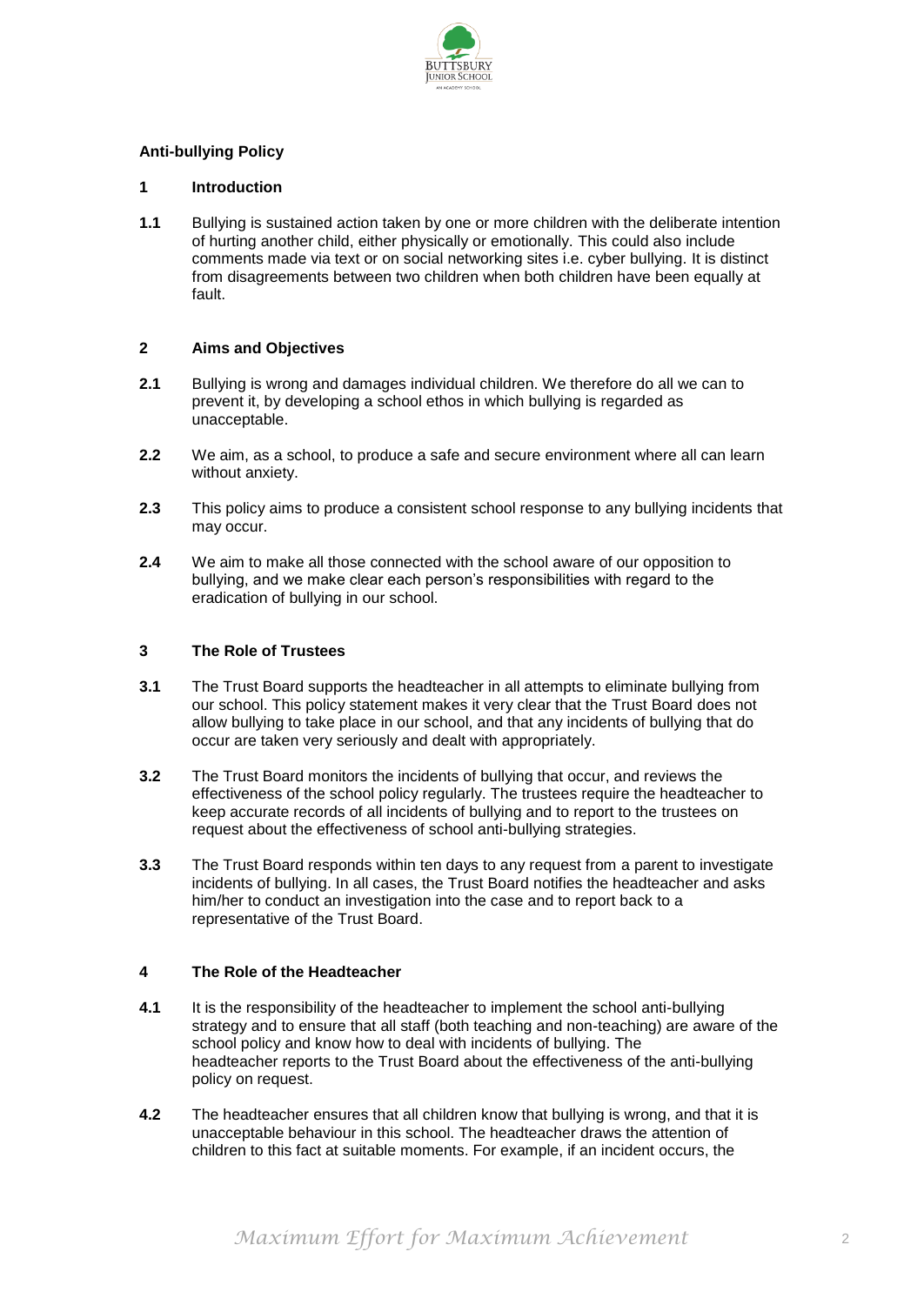

headteacher may decide to use assembly as a forum in which to discuss with other children why this behaviour was wrong, and why a pupil is being punished.

- **4.3** The headteacher ensures that all staff receive sufficient training to be equipped to deal with all incidents of bullying.
- **4.4** The headteacher sets the school climate of mutual support and praise for success, so making bullying less likely. When children feel they are important and belong to a friendly and welcoming school, bullying is far less likely to be part of their behaviour.

## **5 The Role of the Teacher**

- **5.1** Teachers in our school take all forms of bullying seriously, and intervene to prevent incidents from taking place.
- **5.2** If teachers witness an act of bullying, they do all they can to support the child who is being bullied. If a child is being bullied over a period of time, then, after consultation with the headteacher, the teacher informs the child's parents.
- **5.3** We keep an anti-bullying logbook in the Headteacher's Office where we record all incidents of bullying. If any adult witnesses an act of bullying, this should also be recorded in the logbook.
- **5.4** If, as teachers, we become aware of any bullying taking place between members of a class, we deal with the issue immediately. This may involve counselling and support for the victim of the bullying, and punishment for the child who has carried out the bullying. We spend time talking to the child who has bullied: we explain why the action of the child was wrong, and we endeavour to help the child change their behaviour in future. We also provide children with strategies to help prevent bullying from occurring again.

If a child is repeatedly involved in bullying other children, we inform the headteacher and the special needs co-ordinator. We then invite the child's parents into the school to discuss the situation. In more extreme cases, for example where these initial discussions have proven ineffective, the headteacher may contact external support agencies such as the social services.

- **5.5** Teachers attend training, which enables them to become equipped to deal with incidents of bullying and behaviour management.
- **5.6** Teachers attempt to support all children in their class and to establish a climate of trust and respect for all. By praising, rewarding and celebrating the success of all children, we aim to prevent incidents of bullying.

#### **6 The Role of Parents**

- **6.1** Parents who are concerned that their child might be being bullied, or who suspect that their child may be the perpetrator of bullying, should contact their child's class teacher immediately.
- **6.2** Parents have a responsibility to support the school's anti-bullying policy and to actively encourage their child to be a positive member of the school.

#### **7 Monitoring and Review**

**7.1** This policy is monitored on a day-to-day basis by the headteacher, who reports to trustees about the effectiveness of the policy on request.